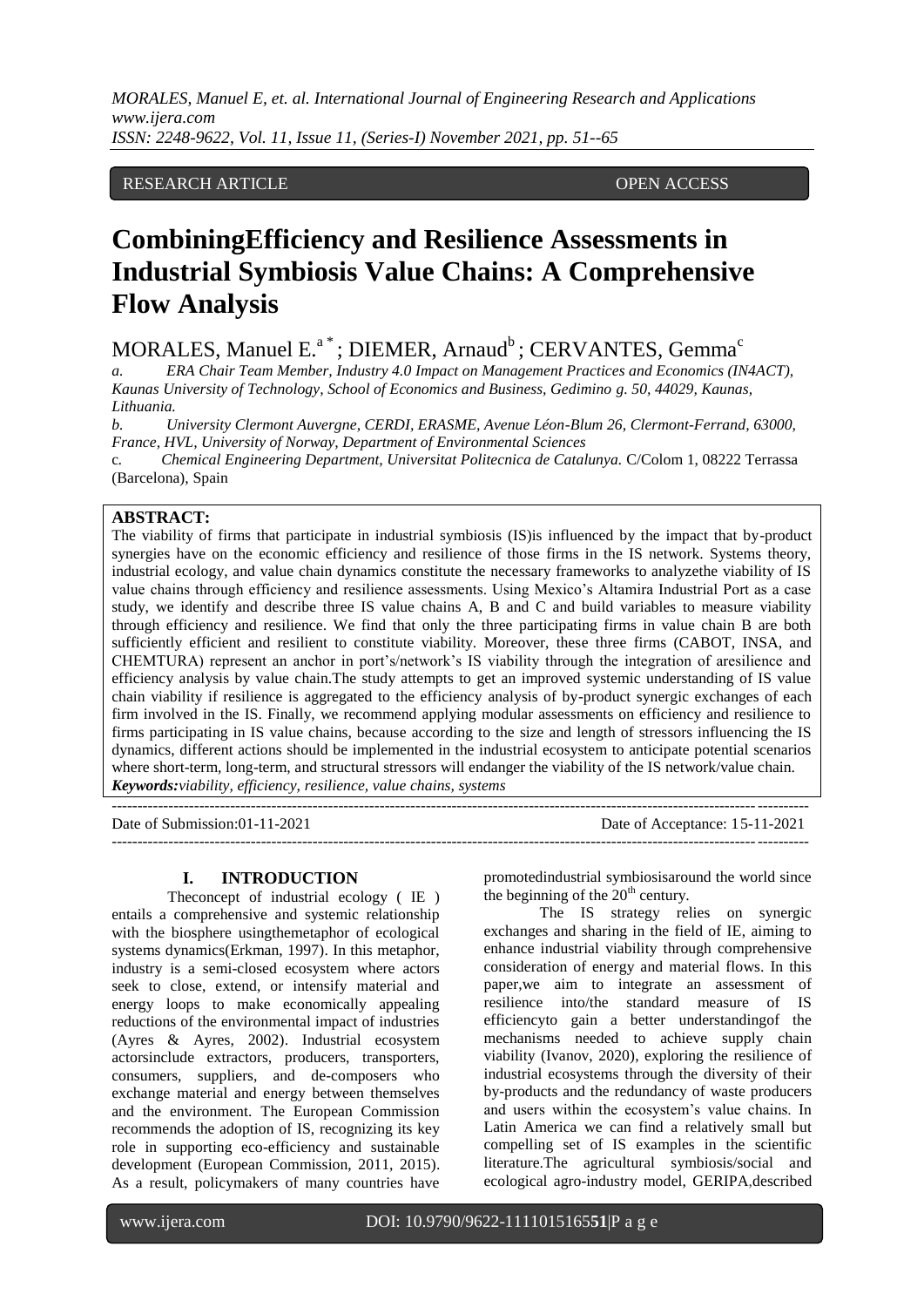by Ometto, Ramos, & Lombardi (2007), and a biorefinery case study by Santos & Magrini (2018), both in Brazil, are among the most representative/are among the best examples.

The literature has identified twomain challenges in the achievement of IS supply chain viability (Duret, 2007) (Orée, 2013). The first challenge is the efficient use of materials, energy, and information by firms embedded in the IS network(Ramsheva et al., 2019), because likeany other business or industrial network,firmsface competitionin the market.By convention, IS is understood as the technical and business strategy that relies on inter-firm synergies to minimize cost and improve environmental performance; the IS network, industrial ecosystem, or eco-industrial network refers to the group of firms or actors actually or potentially involved in industrial symbiosis (Chertow, 2007).Thus, the inefficient use of resources can endanger a firm's profitability, which can be enough to interrupt the symbiotic flows, or lead to a withdrawal from the network (Chopra, Khanna, 2014). The second challenge entailsa lack of resilience to external perturbationssuch as natural disasters(Ruth & Davidsdottir, 2009).

Wechose the Altamira by-product synergies case study because it provides a clear arena for territorial by-product valorization in the petrochemical industrial sector, and offers the opportunity to shed light on the influence that efficiency and resilience have on the viability process of IS value chains. The data availability and access to synergic exchanges between actors was were also determinant in our choice of Altamira,which is located in the northwest state of Tamaulipas in one of the largest and most important industrial ports in Mexico. Altamira's petrochemical corridor leads the region's economy and boostsits collective industrial efficiency using the leadership of the local business association.

Theresearch questions addressed in this study are:Is there any benefit/impact in assessing resilience and efficiency in order to achieveIS viability? If so, how can we better assess them in the IS network? The assumptionsassociated with the research question are: 1) understanding of resilience provides improved insights into the viability of the IS network, 2) both efficiency and resilienceassessments could be improved within aterritorial systemic approachin order to better understand the contextual socioeconomic and environmental drivers influencing the IS network.Therefore, we proposeadding resilience as an additionalmeasure to improve IS environmental and socioeconomic viability.

In this paper we provide insights to answer the research questions by applying a case study methodology composed of two methods. The first method studies the material and energy flows depicted in an IS synergies diagram, and the second assesses the influence of efficiency and resilience in IS value chain viability/the viability of IS value chains(Huppes & Ishikawa, 2005)(Boiral, 2005). We observethe influence of efficiency and resilience in IS viability in the second method, which combines material/energy flows analysis (MEFA), economic analysis (EA), and resilience impact (RI) (Diemer & Morales, 2016; E. M. Morales et al., 2019).The findings of the case studyconfirm what is stated in the literature:IS viability improves when the resilience challenge is addressed in addition to the efficiency performance. This study develops specific recommendations to improve IS viability through the application of 1) resilience-reinforcing strategies in firms whoseresilience is compromised and 2) efficiency-reinforcing strategies in firms that obtain marginal benefits from the symbiosis, in an attempt to reduce the withdrawal risk of these firms from the network.

In Section 2, a literature review is devoted to the systemic approach and concept of IS value chains, resilience,and efficiency.In Section 3,we present the methodologyused to assessefficiency and resilienceinIS viability, which includes not only the biophysical material/energy accounting presented in the IS synergies diagram, but also disaggregates the by-product flow,by firm. A descriptive section of the Altamira case study is included in Section 3. In Section 4,we describe the outcomes of the steam, wastewater, waste oil, paper, plastic, sludge, and  $CO<sub>2</sub>$  flow exchanges through the IS synergiesdiagram. Efficiency and resilience in IS are assessed and applied to the Altamiracase study to describe their influence in the viability of various value chains. In Section 5,we present adiscussion about the proposed mechanism to calculate viability of IS value chains, addressing the producer and consumer layers. We agree on the influence of resilience in theimprovement of IS value chain viability (Fraccascia, Giannoccaro, & Albino, 2017). In Section 6, we discuss how to improve IS viability by addressing the resilience challenge rather than mere efficiency performance. We discuss the implications of outcomes that show IS viability increase through the application of resiliencereinforcing strategies in the firms where resilience is compromised and efficiency-reinforcing strategies where firms obtain marginal benefits from the Altamira symbiosis networks.Conclusions and recommendations about how to reduce the withdrawal risk of existing firms from the Altamira IS network are offeredin Section 7.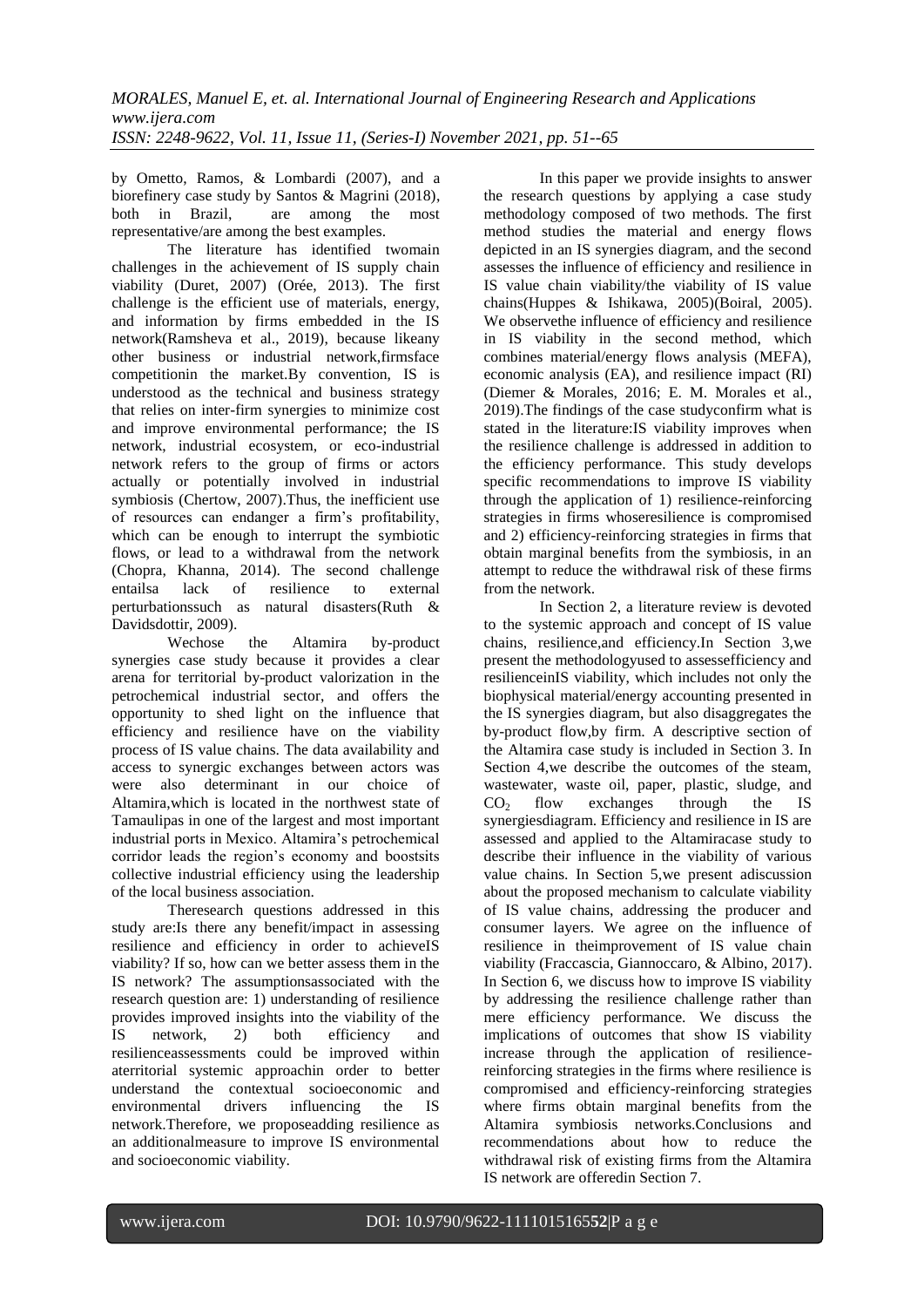## **INDUSTRIAL SYMBIOSIS: A LITERATURE REVIEW**

In the scientific literature, industrial symbiosis (IS) is characterized by using residues of some supply chain processes as inputs of other supply chains (T. M. Choi et al., 2020), showing value chain interconnections with the three previously described CE bio-based goals. In this study, IS is considered a low-tech innovation and collective business strategy to minimize cost and improve environmental performance. Marian Chertow defines IS as "engaging traditionally separate industries in a collective approach to competitive advantage involving physical exchanges of materials, energy, water and/or by-products. IS identifies collaboration and geographic economy as key drivers for the emergence of synergistic possibilities"(Chertow, 2007). While initial studies on IS focused on waste and by-product synergies, later studies have broadened this to encompass other ways to use resources more efficiently, including. for example, the sharing of infrastructure and equipment (Lombardi et al., 2012). Later studies have also focused on the complexity of business models and systemic strategies applied to IS (Short et al., 2014), where the strategies were mainly based on cost reduction and the improvement of environmental performance that relies on inter-firm synergies known in the scientific literature as extended loop strategies (Blomsma, 2018). IS has turned out to be the ideal arena in which to studyviable value chains (VVC) through a territorial approach, but only a few studies have analyzed supply chain viability through integrated methodologies. In this study, the authors/we define IS as a key approach in which business and industry actors seek to achieve VVC, simultaneously ensuring efficiency and resilience improvement, as in the energycase study published by Usón et al., (2012)where environmental and economic assessments are simultaneously computed through the exergy costs of all IS. However, among previous studies regarding IS viability in terms of resilience or efficiency, none of them has addressed both aspects simultaneously, see (Fraccascia, Giannoccaro, & Albino, 2017) and (Yazan, Romano, & Albino, 2016).

The theoretical framework proposed for IS value chains, through a systemic approach in this study,applies insights from supply chain management and industrial ecology (Diemer & Labrune, 2004; Diemer & Morales, 2016; E. M. Morales, Diemer, Cervantes, & Carrillo-González, 2019). Toanswer the research questions of this study,we define networking indicators to calculate the diversity of firms and the redundancyof

wastes,along with a cost-impact analysis to calculatethe efficiency of the synergy exchange efficiency of each firm participating in the IS.The IS supply chain structure influences the overall viability of the IS through the efficiency and resilienceof by-product synergic exchanges. The match between by-product supply and demand in IS cannot be easily controlled, since wastes are not produced upon demand but rather emerge as secondary outputs of main production activities (Yazan et al., 2016). Firms depend on each others' waste -if they increase production, the by-product demand is expected to rise, which is translated intomore wastedemand, but if firms try to maximize efficiency at the firm level, the amount of waste produced tends to decreaseinvesting on ecoefficiency technological innovations,which poses a risk for the by-product supply in the IS supply chain. For example, a firm that depends on another firm's wastewater wants to increase individual throughput by maximizing wastewater inflows, while the wastewater supplier wants to minimize it. This is a paradoxsince the wastewater reduction that seems to be an efficiency advantage, ends up having a negative impact on IS resilience (Costa & Ferrão, 2010; Hertwich, 2005).

The literature supports the notion that in IS value chains viability is necessary to enhance resilience(Fraccascia et al., 2020)(Dron, 2013; Fraccascia, Giannoccaro, & Albino, 2017)(Chizaryfard et al., 2020). For instance, the impact of a firm's viability in the IS supply chain has been recognized in the firm's diversity and product ubiquity, boosting resilience in the IS network.The scientific literature also shows that viability in IS boosts collective efficiency, as stated by (Mirata, 2004) (Zhu, Lowe, Wei, & Barnes, 2007). For instance, the viability of the IS pathway to be maintained over time engages an efficient selection of optimal processes and functionalities in the industrial network (M. E. Morales & Diemer, 2019). However, the scientific literature does not answer the question about the influence that efficiency and resilience have or don't have in IS value chain viability. Weargue that efficiency and resilience have a positive influence in IS value chain viability. Viability is not achievable by individual attempts to changea firm's business model, but rather it must involve a systemic change throughout firms, industry value chains, and underpinning societal values, norms, and behaviors.

We present IS value chain performance in amodular way in Figure 1, identifying the adaptive or reactive behaviors of value chains across time in the face of stressorssuch as fluctuations in demand, natural disasters, and global pandemics.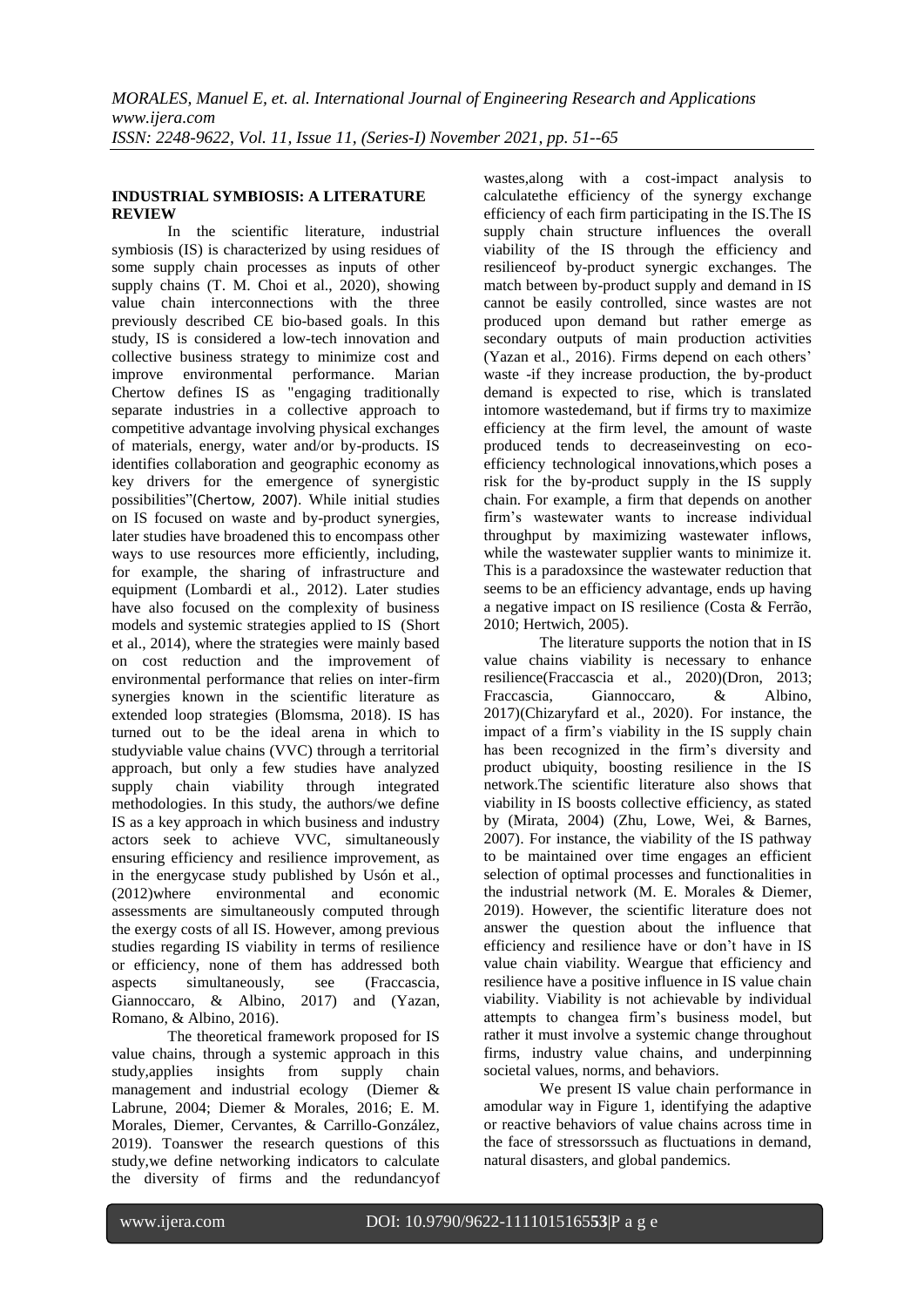

**Figure 1. The evolution of value chain performance in the face of extraordinary events** *Source: Authors, modified from the work published by* (Ivanov, 2020)

This study intends to fill the gap in the IE and supply chain management literature concerning the integration of resilience to the viability or sustainability analysis of IS value chains. We calculate the efficiencyof IS value chains through a cost-impact analysis of synergy exchanges by/of firms participating in the IS.The cost-impact analysis includes the cost savings due to IS implementation, referring to the reduction of waste disposal costs and input purchasing costs. ConcerningIS value chain resilience, we define network indicators of firm diversity and waste redundancy. Networking indicators are based on the impact analysis of events triggered by thewithdrawal of a firm. The supporting information included in Annex1 provides details about the firm resilience index in the case of total disruptions, when IS members decide to exit by-product synergic exchanges.

# **UNDERSTANDING INDUSTRIAL SYMBIOSIS VALUE CHAIN VIABILITY**

One of the main problems that supply chains face today is that, in the pursuit of flow efficiency, they tend to disregard the system's resilience(McCusker, 2018). We argue that IS value chain viability entails both efficiency and resilience of the industrial ecosystem (M. E. Morales & Diemer, 2019). The supply chain analysis of the industrial network is not enough to explain local system dynamics (Nielsen, 2007). Therefore, the present study contributes to breaking down Ivanov & Dolgui, (2020)'s concept of an intertwined supply network and narrowing its scope into local interconnected supply chains aiming to secure the provision of goods and services to society. However, in the context of this study, the scope of intertwined supply networks needs to be limited

within the functionality boundaries of the IS life cycle. As evidenced in the literature, current supply chain analysis is not able to integrate resilience and efficiency together(Neves et al., 2019, 2020) through an interconnected network (Boons et al., 2011). Therefore, the value chain concept is used to integrate resilience (Fraccascia et al., 2020) and efficiency activities in supply chains (Abreu & Ceglia, 2018; Domenech et al., 2019), using a functionality approach within territorial boundaries.

Viability is understood as the system's ability to withstand a disruption or series of disruptions while at the same time securing the provision of society and markets in a changing environment (Holling, 1973; Ivanov, 2020). VVC is a dynamically adaptable network able to react agilely to positive changes, be resilient enough to absorb negative events and recover after disruptions, and survive long-term disruptions by adjusting capacity utilization and allocation to demands in response to internal and external changes. Systems theory,when applied to value chains, has many strengths compared to other theoretical frameworks,because it can integrate different supply chainsolutions through a systemic understanding at multiple scales and levels. Recent studies on systems dynamics(Fraccascia & Yazan, 2018; Nasir et al., 2017) support our claim on the complementarity of efficiency and resilience, based on two arguments: 1) IS requires resiliencein order to choose alternative paths to pursue its goal in case of crisis, 2) IS requires economy of scale to process larger amounts of energy, thus reducing overhead. VVC encompasses the supply chain structures and systemic processes that reinforce and balance loops over time. The example of the synergic exchanges of by-products in IS clearly shows the systemic perspectives that stakeholders should integrate into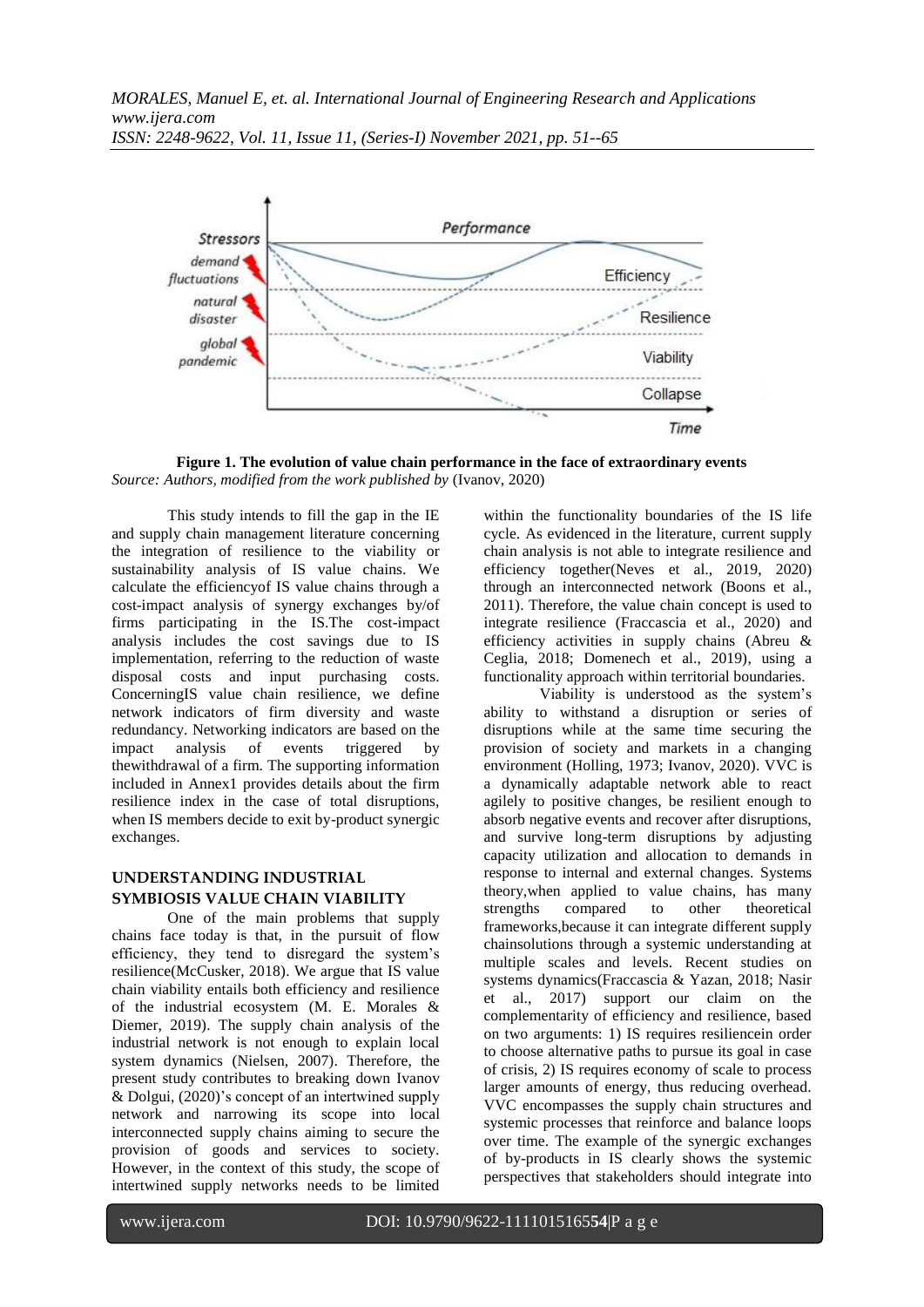theirassessment methodsin order to improve the management of essential value chains for society, while stressing resilience and efficiency responsiveness.

## **UNDERSTANDING EFFICIENCY IN INDUSTRIAL SYMBIOSIS**

Efficiency stressescost-effectiveness and recognizes the generation of more value with less impact (WBCSD, 2006),(Verfaille & Bidwell, 2000), comparing environmental benefits with the engaged costs of investments(Huppes & Ishikawa, 2005).In this paper, we understand efficiency as a firm's average economic gains coming from production and consumption performance improvements, expressed by the relationship between product and by-product costs and turnover, measured in monetary units (USD). As such, efficiency assesses the performance of an industry by referring to the ability of a firm to produce the maximum turnover for a given set of products and by-products. The stochastic frontier concept(Valderrama, Neme, & Ríos, 2015)assumes that, for a combination of inputs, the maximum production achievable by an industry is delimited by a parametric function of known inputs with unknown parameters and a measure of error. The shorter the distance from the current product to the stochastic or "best practice" frontier, the greater the technical efficiency of the industry. For example, in Mexico technical efficiency is given through a coefficient of the fossil fuel derivate industry(Valderrama, Neme, & Ríos, 2015).

Eco-efficiency investments state that after some optimal level of capacity utilization, the production function will result in diminishing marginal returns. For example, we when the costs invested in technology are higher than the expected benefits, firms start to lose interest in cooperation and synergies became more vulnerable, as shown by Boiral, (2005),whereas[?] we acknowledge smaller increases in eco-efficiency infrastructureinvestments output. The scientific literature on efficiencyissues is wellcovered in the hard sciences, mostly in the engineering fields related toindustry-specific sectors,but it is barely analyzed/touched upon in economics. The development of the firm efficiency concept embedded in the ecosystems approach seems to be crucial to having a systemic understanding of IScollective efficiency(Vanalle, Moreira, & Lucato, 2014) (World Business Council for Sustainable Development, 2006) (Pearce, 2008).

## **UNDERSTANDING RESILIENCE IN INDUSTRIAL SYMBIOSIS**

Resilience was introduced into the ecological literature byHolling (1973), who stated that "resilience determines the persistency of relationships within a system and is a measure of the ability of these systems to absorb changes and still persist". In this paper, resilience is used through its dynamic definitionas "the capability of a system to absorb disruptions and reorganize them while keeping essentially the same structure, function, drivers and flows" (Holling, 1996). In IS, resilience depends on thestructural diversity and redundancyof products and by-products, producers, and consumers. We define IS waste diversity as the number of by-products exchanged between firms and ISwaste production diversity as the sum of byproducts produced by each firm. Redundancy is the number of firms that perform the same function, thuswhen applied to IS, redundancy refers to the availability of by-productswithin the system. For example, if a firm without a substitute for the function it supplies is removed from the value chain, the consequences for the system may be more critical than the removal of any other firm with an existing alternative function for the system (Walker, 1992). Resilience has been approached in the scientific literature from different angles, such as risk management (Dauphiné, Provitolo, & Colin, 2007), climate change (Bériot, 2013), urban resilience (Laganier, 2013), andIS analysis (Dron, 2013).

We design the methodology to assess resilience based on the analysis of firm withdrawal, as shown in previous studies such as thosepublished byFraccascia, Albino, et al., (2017), and Schiller et al., (2014). However, the novelty here is that, in addition to diversity and redundancy, resilience stands out as a complex process in the accomplishment of IS value chain viability where IS efficiency also plays a role.A circular supply chain where the wastes are used as inputs (by-products) for other production processes does not necessarily imply the existence of an optimal efficiency process, therefore unexpected outcomes on collective efficiency and resilience could occur when turning value chains into circular IS.

# **II. METHODOLOGY**

The review of extant literature recognizes efficiency and resilience as two keydrivers to assessIS value chain viability using a systemic model over time (t) and space (s). Efficiency is calculated in this study in economic terms, by comparing how much extra money a single firm would spend if it existed outside IS.Resilience is calculatedin this study through inter-firm diversity and waste ubiquity, consisting of the impact analysis of hypothetical firm withdrawal from the IS analysis.We calculatediversity and redundancy through a resilience index, getting data from three categories: 1) firms that produce waste, 2) wastes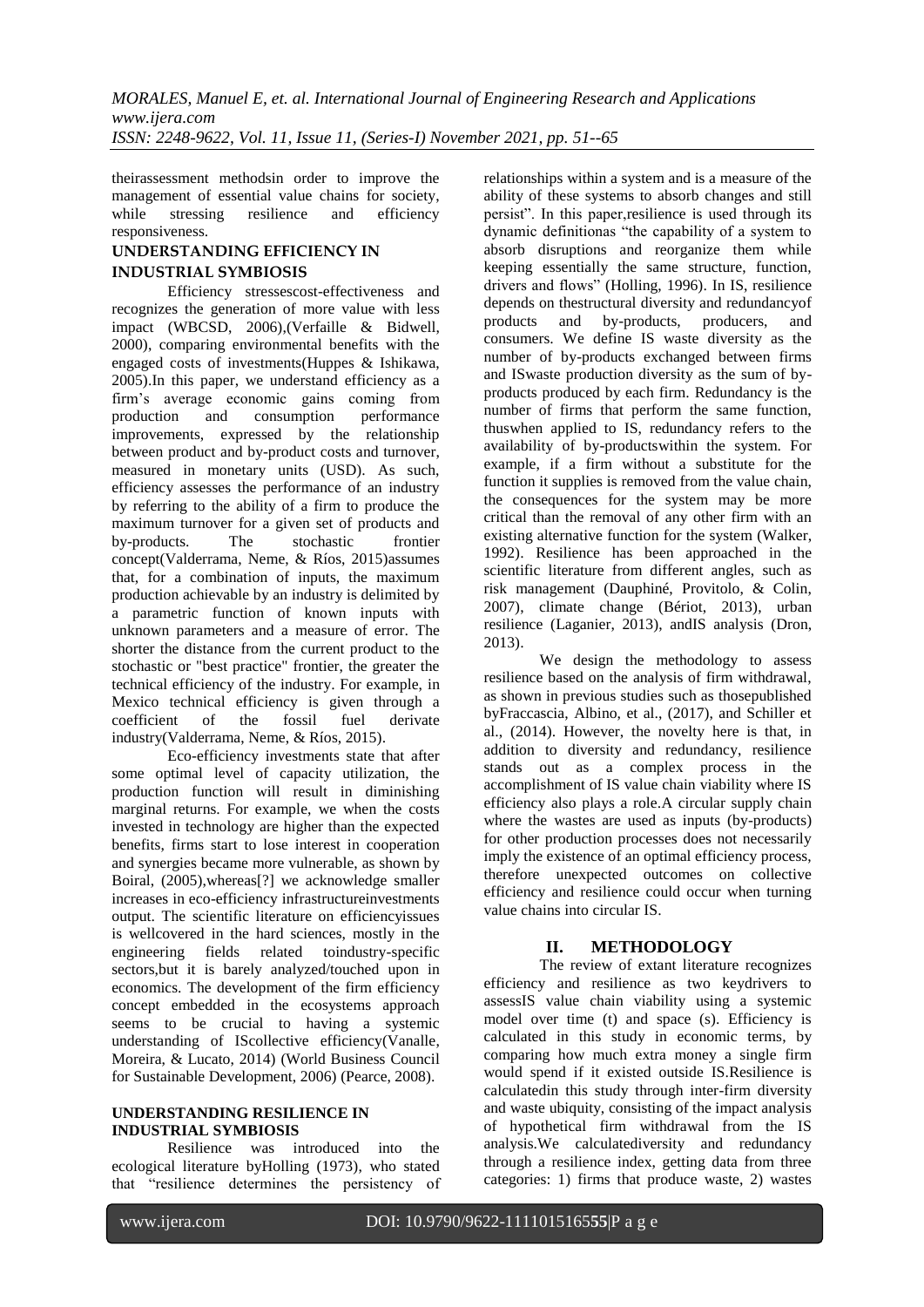exchanged and, 3) firms that use the wastes as inputs.

We define the efficiency and resilience of value chains in industrial symbiosis as part of a tandem composed of consumption (C) and production (P). The resilience of consumption  $(R_C)$ takes account ofthe diversity and availability of a firm's by-products,which are consumed by others. Theresilience of production  $(R_p)$  encompasses the firm's produced by-product diversity andits availability, leading to the calculation of the resilience of the production index. The by-product consumption structure in the index determines the resilience of consumption on itself. The integration of resilience to efficiency indicators gives us a proxy of what we call the IS"viability of value chains (VVC)".

## **Equation 1. Viability of value chains in industrial symbiosis**



We estimate efficiency based on the consumption efficiency calculated through thecost saving resulting from the inclusion of by-products as inputs in the production process  $(e^C)$ . Consumption efficiency  $(e^C)$  assesses the value chain's economic efficiency in industrial symbiosis.Resilience is calculated in this study through the waste production matrix (P matrix) and the waste consumption matrix (C matrix), and the diversity indices, and the byproduct redundancy is calculated in the last row and column of Table 2. Production (P) is a *firm's x waste* matrix that replicates the waste's production structure, where the common element  $P_{ii}$  denotes the amount of by-product (*j)* produced by firm (*i)* and exchanged within theIS value chains. The resilience of the production index is calculated through the amount of waste produced within the IS, and firm

diversity is calculated 
$$
D_i^P = \sum_{j | P_{ij} > 0} \frac{P_{ij}}{\sum_{i=1}^f P_{ij}}
$$
 as

the sum of the ratios between the amount of each by-product produced by (*i)* and the amount of that by-product produced within the IS.We consider resilience inIS as the dynamic system optimizing diversity and redundancy ofthe by-products of both producers and consumers. Redundancy is composed of two elements: 1) redundancy in production, defined as the number of firms that produce the byproduct, and 2) redundancy in consumption, defined as the number of firms that use the by-product.

In equations 2.1 and 2.2, the impact index, equation 2.1,is for production (P), and equation 2.2 is for consumption. (C),  $\overrightarrow{d_i^p}$  and  $\overrightarrow{d_i^c}$  are the vectors for the diversity of firms *i* in waste production and waste consumption, respectively.  $R^{p-1}$  and  $R^{c-1}$  are the inverse of redundancy for each waste produced and used in every firm, and  $\vec{\alpha}$  is the vector which has all elements equal to one, introduced to obtain a scale value (Fraccascia et al, 2017).The resilience index is obtained by subtracting the production impact index  $(\iota_i^P)$  and the consumption impact index  $(\iota_i^C)$  for the firm.This equation takes into account the importance of the redundancy and diversity of wastes exchanged.

*Equation 2. Impact index for resilience*

(1) 
$$
t_i^P = \frac{1}{D_{IS}} * \left[ \left( \overline{d_i^P} * R^{P^{-1}} \right) * \vec{\alpha} \right]
$$
  
(2) 
$$
t_i^C = \frac{1}{D_{IS}} * \left[ \left( \overline{d_i^C} * R^{C^{-1}} \right) * \vec{\alpha} \right]
$$
  
(3) 
$$
p_i = 1 - (t_i^P + t_i^C)
$$

The material and energy flows depicted in the IS value chain synergies diagramdisplays the exchanges in the IS of 9 firms in the Altamira IS, where we recognize three value chains: A, B, and C.The data used in this paper comes from primary and secondary sources. Our primary sources consist of a set of interviews, conducted between December 2016 and March 2017, with corporate managers, intermediators, local policy makers, expert analysts, and board members involved and committed directly or indirectly in the local petrochemical industry in Altamira. The main rationale for choosing these actors was their degree of involvement in IS. Typically, each organization had one designated person in the role of IS network manager and expert. The secondary sources include academic literature reviews, institutional reports, strategic plans, and official local government reports published by the World Business Council of Sustainable Development-Gulf of Mexico (WBCSD-GM) and the Business Association of South Tamaulipas A.C. (AISTAC),dedicated to the by-product synergy project in the Altamira petrochemical corridor.

## **CASE STUDY DESCRIPTION**

Altamira IS takes place in the petrochemical corridor composed of the industrial park, the port, and the Industrial Association of Southern Tamaulipas (AISTAC). Altamira Industrial Park has more than 40 firms with international links to more than 55 countries.It is themost important industrial hub in the state of Tamaulipas and consists of large-scale production companies and long-term investment firms. The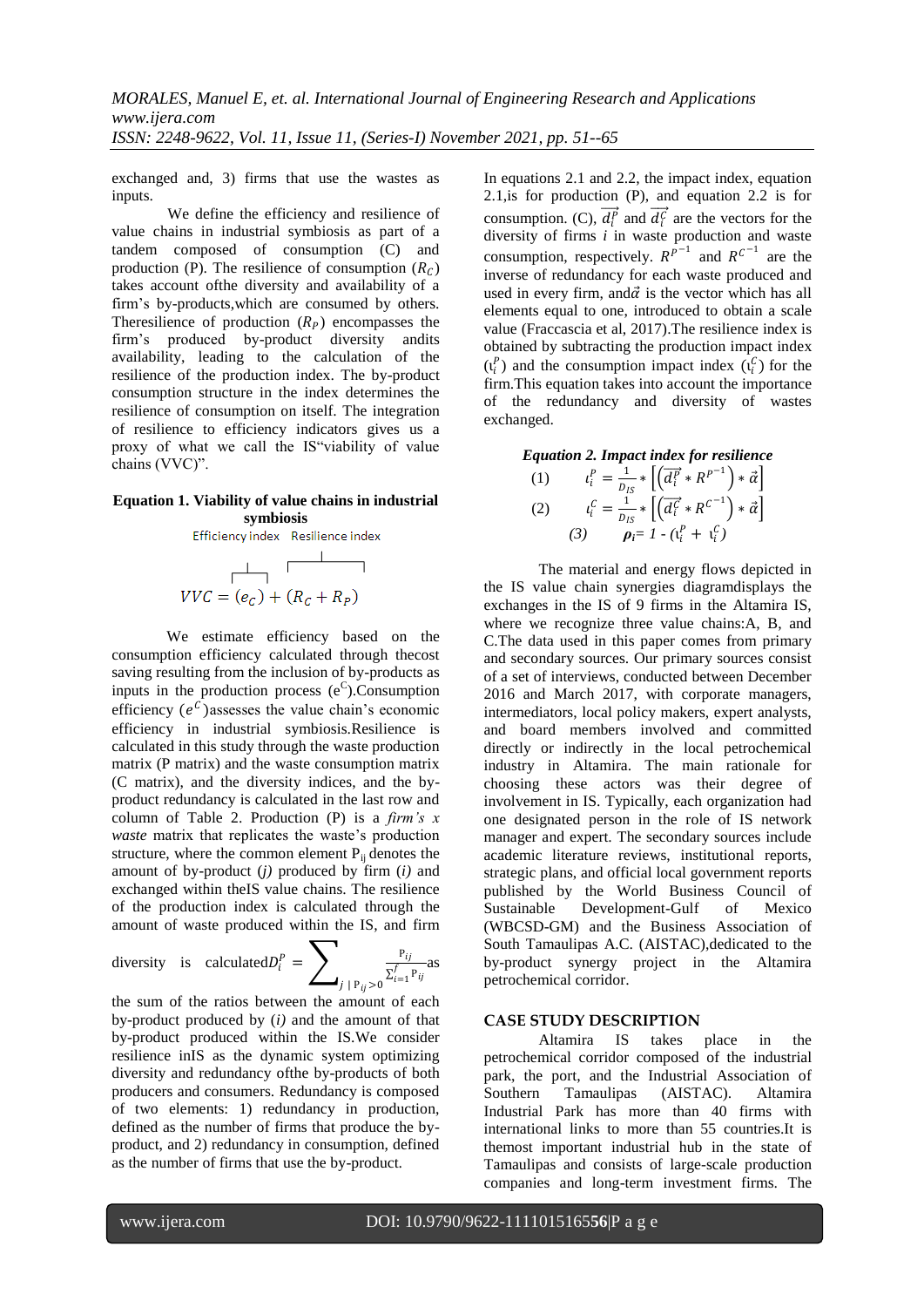Altamira Industrial Park also contains around 20 large private firms (BASF Mexicana, Biofilm, Flex America, Absormex, Dypack, la Esperanza, Fletes Marroquin, MASISA, Iberdrola, Kaltex Fibers, Mexichem, Polioles, Posco Mexico, Sabic Innovative Plastics Mexico). Altamira Industrial Port facilitates transport connectivityamong the Tamaulipas state in Mexico and the US market, and has the additional advantage of an industrial port that opens up access to the European marketas well as to the main ports on all five continents.

In Altamira's petrochemical corridor,we found out that by-products play a secondaryrole in the viability of IS value chains because by-products are not used in main production activities, but rather in ancillary activities such as cleaning, maintenance, and energy supply.Indeed, we recognize the relevance of a systemic approach in the understanding of eco-efficiency and resilience because, according to Chertow (2007), Morales et al. (2019), and Onita et al. (2006),assessing the viability of IS using a unilateral and oversimplified analysis grid does not provide an optimal understanding of environmental and socioeconomic

interrelations. We integrate the resilience dimension into the environmental and economic considerations of our methodology in pursuit of an improvement in IS value chain viability, as shown in previous studies such asArnsperger & Bourg, (2016).

#### **OUTCOMES**

This section presentstwo outcomes:1) the IS synergies diagram and 2) the IS value chain viability index,calculated through the efficiency indicator and resilience index in the face of a member of the network's withdrawalfrom the Altamira IS network[?].

# **ALTAMIRA INDUSTRIAL SYMBIOSIS SYNERGIES DIAGRAM**

The Altamira IS network,located in Altamira, Mexico, is described in Figure 2. It hasninelarge corporations—eight multinational firms in the petrochemical sector and onecement firm. To simplify the analysis of the synergic exchanges between these nine actors, three different IS value chains (A, B and C) have been identified.



*Figure 2. Chart of Altamira IS synergic exchanges* 

Value chain A, in red,describes the exchangesamong three firms (f): INSA, CABOT and Chemtura. INSA produces  $f_1^1 = 140,000$ tons/year of synthetic rubber resins and provides the wastewater for the symbiotic network  $w_1^1 =$ 950,000 $\frac{m^3}{year}$ **CABOT** produces  $f_2^1 = 140,000$ tons/year of black carbon in different forms and receives the wastewater from INSA to be used in the production process. CABOT produces steam as waste, $w_2^1 = 216,000 \text{ tons}/year$  delivered to INSA and  $w_3^1 = 43,200 \text{ tons}/\text{year}$  Chemtura.

Value chain B,in black,outlines the sludge and wastewater exchanges between four different firms: INDELPRO, M&G Chemicals, PETROTEMEX, and Mexichem. PETROTEMEX produces  $f_1^2 = 1,000,000$  tons/year of purified terephthalate and provides  $n_1^2 = 450,000 \ m^3/year$  of wastewaterto INDELPRO. M&G Chemicals produces $f_2^2$  =450,000 tons/year of poly-ethyleneterephthalate (PET). Mexichem produces $f_2^2 = 140,000$  tons/year of clorox vinyl (PVC). M&G Chemicals and Mexichem provide the waste sludge consumed by PETROTEMEX,  $w_2^2 = 40$  tons/year of sludge waste produced by M&G Chemicals and  $w_3^2 = 30 \text{ tons/year}$  by Mexichem. If handled properly, the sludge can be a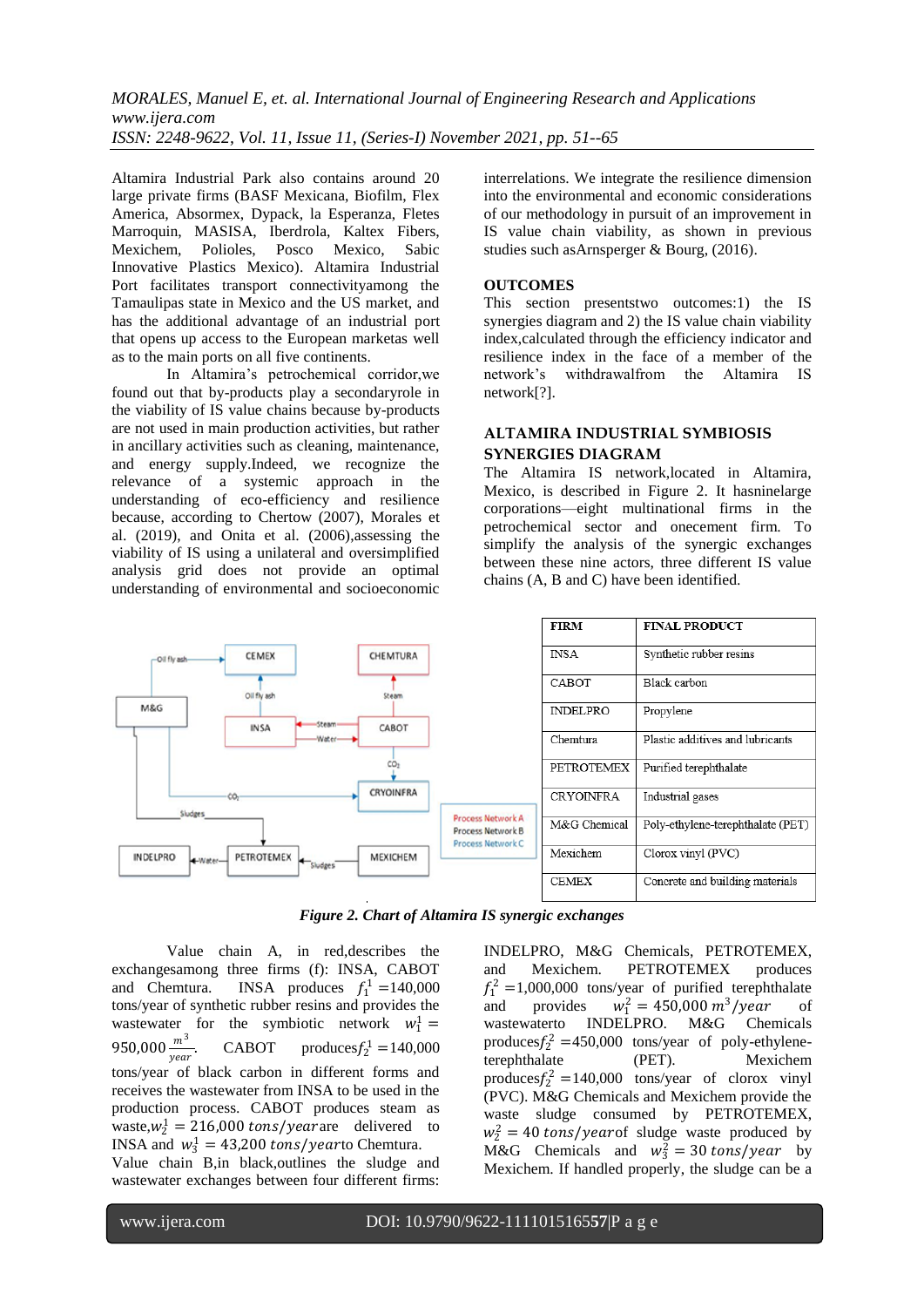valuable resource for renewable energy production, because energy recovered from sludge incinerationcan be turned into thermal and electrical energy. The main part of the sludge's dry matter content consists of non-toxic organic compounds, so energy recovery is an important alternative source forheat generation. The amount of energy that can be obtained depends on the water content, incineration performance, mechanical dewatering, and drying of sludge (Vatachi, 2016).

Value chain C, in blue,describes theoil fly ash and  $CO<sub>2</sub>$  exchange, involving CRYONFRA and CEMEX. M&G Chemicals and CABOT provide  $w_1^3 = 200,000$  tons/year

and  $w_2^3 = 115,000 \text{ tons/year}$ , respectively, of  $CO<sub>2</sub>$  directly used by CRYOINFRA in its production process. M&G Chemicals and INSA provide  $w_1^1 = 2$  tons/year and  $w_1^1 = 2$  tons/year, of oil fly ash, respectively, used by CEMEX in its concrete production process, i.e., $f_1^3 = 20,000,000$ tons/year, made by INSA. The amount of CO2 received as a by-product by CRYOINFRA is known, but we do not know the production capacity of the company;this information was not revealed because of their secrecy and confidentiality policy.

The main by-product users in the Altamira IS network are CABOT, INDELPRO, CRYOINFRA and INSA.Together they consume 98% of the total by-product material inflows, representing more than 1.9 million tons/year. The highest flow in volume is wastewater; CABOT and INDELPRO are first and second in terms of consumption levels. For material production, the four firms that produce 100% of the by-products at Altamira are INSA, PETROTEMEX, CABOT and M&G Chemicals.Consumer and producer firms are not the same; the main by-product consumers INDELPRO and CRYOINFRA are not on the IS material consumption list. Chemtura, CEMEX and MEXICHEM do not take advantage of the IS network, even if CEMEX has significant fly-ash consumption potential, but M&G Chemical's and INSA's production capacity (2 tons/year each) is minimal in comparison with CEMEX's needs. CABOT, INSA and INDELPRO obtain the main benefit of material exchanges in the ISvalue chain.The by-product inputs used as energy consumption in theIS value chains are represented

only by INSA and Chemtura, which use steam and sludge as energy sources. CABOT is the only producer of steam, supplying 259,200 tons in the Altamira IS network. Even when the flows reach more than 132,359 giga calories/year, only two companies consume residual energy: INSA and Chemtura, keeping the energy difference between production and consumption in a range of 7% (Lule & Cervantes, 2010).

# **VALUE CHAIN EFFICIENCY IMPACT IN INDUSTRIAL SYMBIOSIS VIABILITY**

In the Altamira case study, relevant insights on the efficiency in the IS value chains have been integratedinto the viability analysis. Symbiosis in the IS petrochemical corridor entails the reuse of by-products from chemistry, manufacturing, fossil fuels, and waste treatment that are absorbed and reintegrated into the system loops. The present study argues/contends/highlightsthat the industrial ecology and supply chain management literature share many similarities. This paper aims to shed light on the relationship between value chain efficiency and viable industrial symbiosis able to react adaptively to positive changes, absorb negative disturbances, and survive during shocks. However, the increase of waste availability and its use as by-productscould become a problem because these are not traditional commoditiesand because their production depends on the main production's capacity.Firms in the Altamira IS network encourage waste production strategies because they are no longerrecognized as waste;however, if a by-product'smarket price is attractive enough, an increase in the demand could boost main production up to a point wherea byproduct becomesa commodity, changing the initial allocation of the IS variables and endangering the viability ofsynergies.In Table 1,we show that INSAgets the largest economic benefits, \$/year, followed by CABOT at US\$323,000; M&G Chemicals, and Mexichem achieve almost no monetary savings from the synergies. The IS efficiency gains are calculated using the aggregated relative efficiency in production per company (s), the total substitution cost (US\$1,105,172.50) comes out from theby-product savings.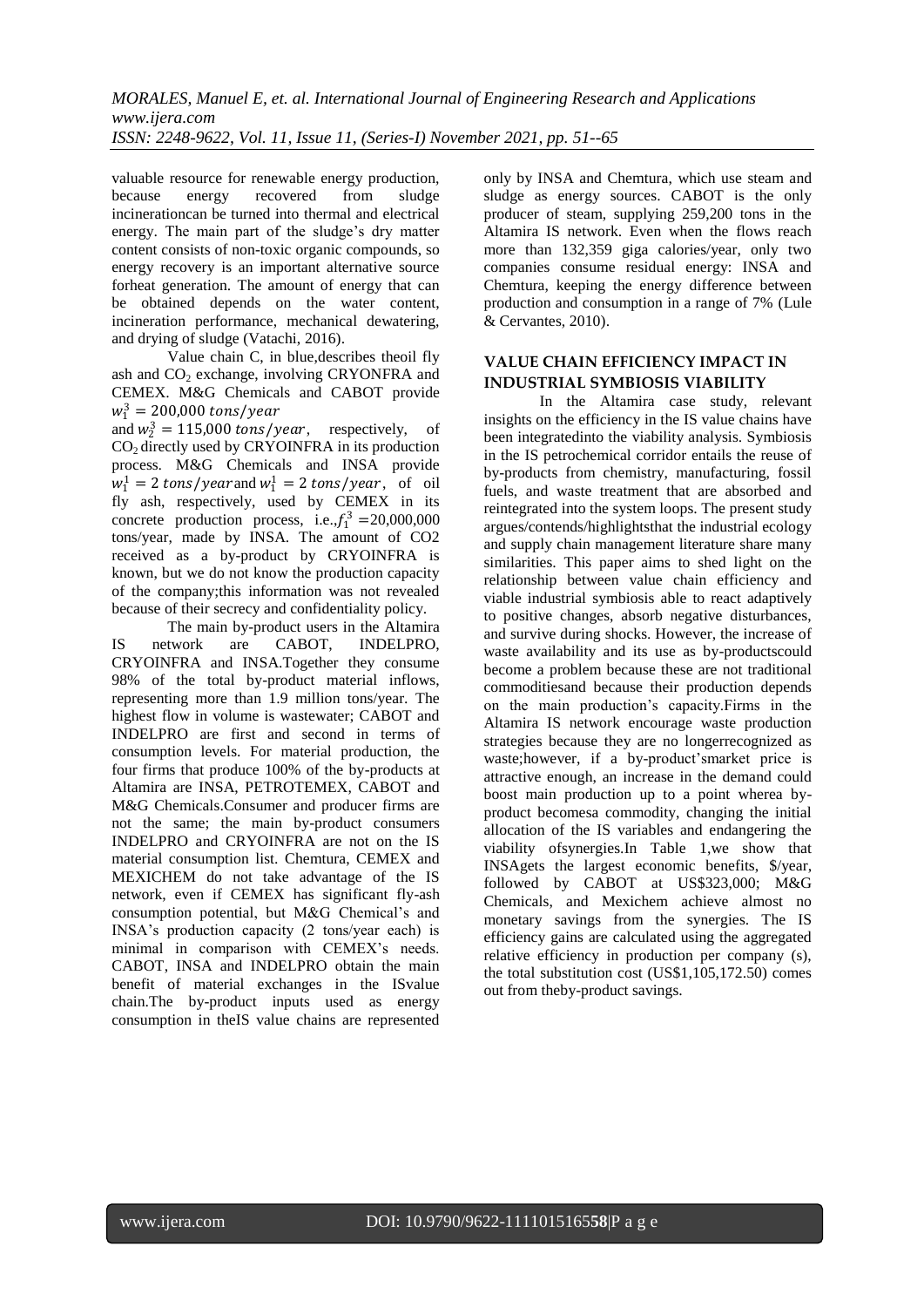| Firm                  | $Bv-$<br>product<br>used | <b>Quantity used</b> | Unit           | Unit<br>price<br>(USD) | <b>By-product</b><br>savings<br>(USD) | Percentag<br>e of<br>substitutio<br>n costs | <b>Efficiency</b><br>gain<br>disaggregat<br>ed per firm | <b>Efficienc</b><br>indicato<br>r |
|-----------------------|--------------------------|----------------------|----------------|------------------------|---------------------------------------|---------------------------------------------|---------------------------------------------------------|-----------------------------------|
| <b>CABOT</b>          | Wastewat<br>er           | 950,000              | $m^3$ /year    | \$0.34                 | \$323,000.00                          | 29%                                         | 11%                                                     | 0.79                              |
| <b>INSA</b>           | Natural<br>gas           | 53,080               | MMBtu/ye<br>ar | \$8.95                 | \$475,066.90                          | 43%                                         | 15%                                                     | 0.83                              |
| <b>INDELPRO</b>       | Wastewat<br>er           | 450,000              | $m^3$ /year    | \$0.34                 | \$153,000.00                          | 14%                                         | 5%                                                      | 0.75                              |
| <b>CRYOINFRA</b>      | CO <sub>2</sub>          | 315,000              | ton/year       | \$0.17                 | \$53,550.00                           | 5%                                          | 2%                                                      | 0.73                              |
| Chemtura              | Natural<br>gas           | 10,620               | MMBtu/ye<br>ar | \$8.95                 | \$95,047.84                           | 9%                                          | 3%                                                      | 0.74                              |
| <b>CEMEX</b>          | Oil fly<br>ash           | 4                    | ton/year       | \$1,204.4              | \$4,817.72                            | 0%                                          | 0%                                                      | 0.72                              |
| <b>PETROTEM</b><br>EX | Natural<br>gas           | 77                   | MMBtu/ye<br>ar | \$8.95                 | \$690.05                              | 0%                                          | 0%                                                      | 0.72                              |
| <b>TOTAL</b>          |                          |                      |                |                        | \$1,105,172.<br>50                    | 100%                                        |                                                         |                                   |

**Table 1. Altamira IS economic savings resulting from by-product use**

Source: Authors

Notes:

1. Units in US dollars at the exchange rate to pay obligations entered into in U.S. dollars payable to México on September24<sup>th</sup>, 2021, (Bank of Mexico, 2021).

2. Water costsare determined by the hydrological basin where Altamira is situated (CONAGUA, 2016).

The technical efficiency in consumption of Mexico's chemical industry is 0.717 (Valderrama, Neme, & Ríos, 2015), and the total estimated IS efficiency gain from synergic exchanges in 2016 (E. M. Morales et al., 2019) is calculated by the AISTAC at 4% among all nine involved/participating firms, with an average savings of 11.11% of the \$1,105,172.50 USD total economic savings from the substitution of inputs in the production process. INSA, with a 43% share of these total efficiency gains,has obtained a 15% increase in efficiency, which drives the efficiency indicator to 0.82 when disaggregated by firm. When calculating the new efficiency values for each firm, the gain in productivity added to the technical efficiency of the chemical industry in Mexico suggests new values for INSA, CABOT, INDELPRO and Chemtura of 0.83, 0.79, 0.75 and 0.74, respectively. INSA is the firm which gains the biggest efficiency benefits from the IS with 15%, followed by CABOT with 11%. Overall, the Altamira IS network has a high degree of efficiency concentration, providing significant benefits to only two firms. This can partially be explained by the multiple interconnections developed in the IS by the previous firms, and by the fact that they are IS founding members, with a long history of cooperation, formal and informal communication, social connections, reciprocity, and trust.

# **VALUE CHAIN RESILIENCE IMPACT IN INDUSTRIAL SYMBIOSIS VIABILITY**

The three value chains in the Altamira IS involveninefirms exchangingfive different types of waste. The way in which waste production firms influencethe resilience of value chains in the IS is observed in Table 2. In the last row of Table 2, we observe that waste production redundancy is 1 for steam and 2 for all other wastes, indicating that there is only one producer of residual steam in the industrial network, while there are at least two suppliers for all the other by-products.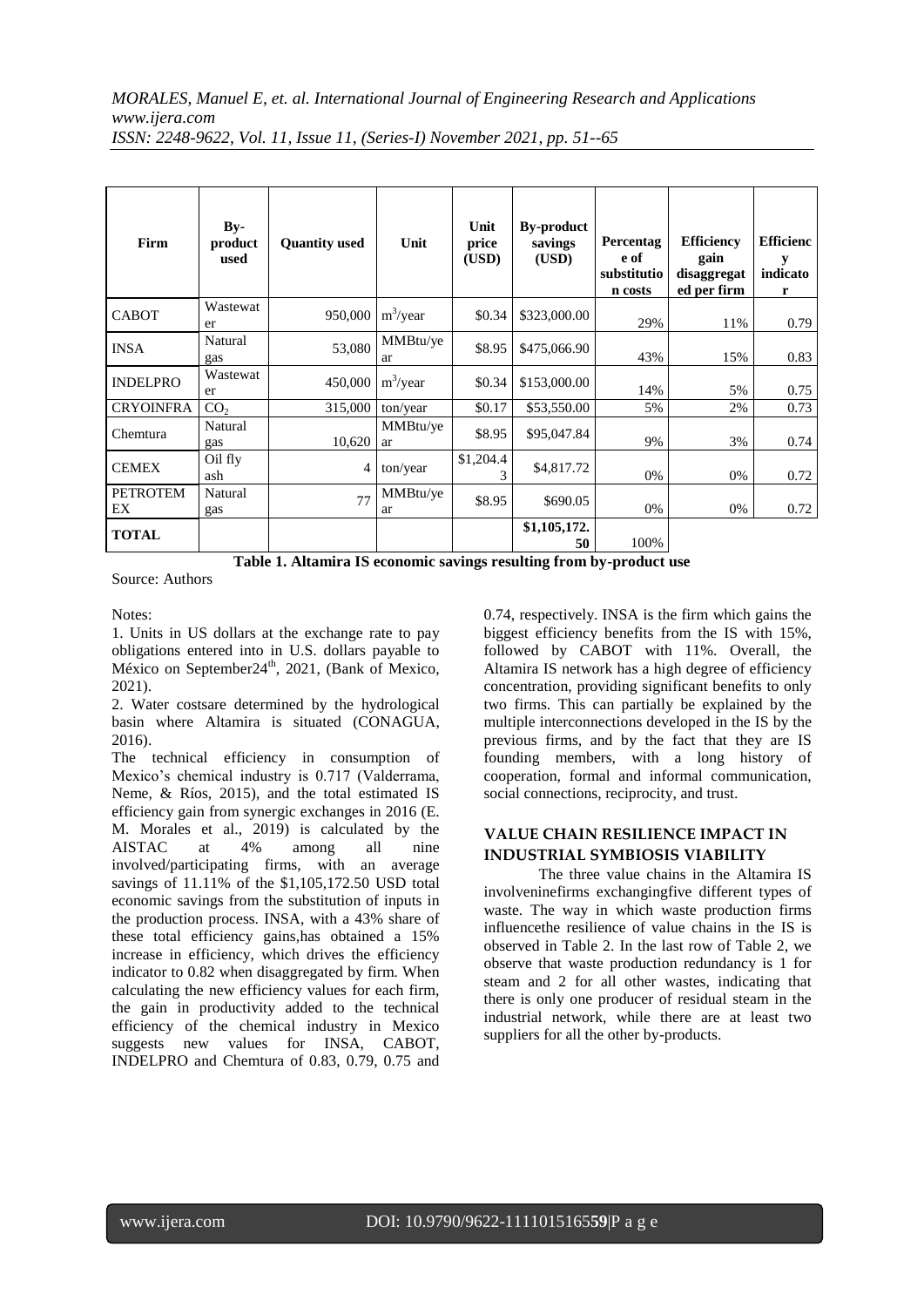*MORALES, Manuel E, et. al. International Journal of Engineering Research and Applications www.ijera.com*

| Waste<br>production in<br>Altamira, by<br>firm | Steam $(t)$ | Wastewater<br>$(m^3)$ | Oil fly<br>ash(t) | Sludge<br>(t) | CO <sub>2</sub><br>(Kton) | <b>Firm diversity</b><br>index |
|------------------------------------------------|-------------|-----------------------|-------------------|---------------|---------------------------|--------------------------------|
| <b>CABOT</b>                                   | 259,200     | 0                     | $\theta$          | $\theta$      | 115                       | 1.3651                         |
| M&G Chemicals                                  | $\theta$    | 0                     | $\overline{2}$    | 40            | 200                       | 2.0714                         |
| <b>INSA</b>                                    | $\theta$    | 950,000               | $\overline{2}$    | $\Omega$      | $\theta$                  | 1.1786                         |
| <b>PETROTEMEX</b>                              | $\theta$    | 450,000               | $\theta$          | $\Omega$      | $\theta$                  | 0.3214                         |
| <b>MEXICHEM</b>                                | $\theta$    | 0                     | $\theta$          | 30            | $\theta$                  | 0.4286                         |
| <b>CRYOINFRA</b>                               | $\theta$    | 0                     | $\theta$          | $\theta$      | $\theta$                  | 0.0000                         |
| <b>CEMEX</b>                                   | $\theta$    | 0                     | $\theta$          | $\theta$      | $\theta$                  | 0.0000                         |
| <b>CHEMTURA</b>                                | $\Omega$    | 0                     | $\theta$          | $\Omega$      | $\Omega$                  | 0.0000                         |
| <b>INDELPRO</b>                                | $\theta$    | $\Omega$              | $\theta$          | $\theta$      | $\Omega$                  | 0.0000                         |
| Waste<br>redundancy<br>index $(U^P)$           | 1           | $\mathbf{2}$          | $\overline{2}$    | $\mathbf 2$   | $\mathbf{2}$              |                                |

*ISSN: 2248-9622, Vol. 11, Issue 11, (Series-I) November 2021, pp. 51--65*

|  | Table 2. Waste production in Altamira IS network, by firm |  |  |  |  |  |
|--|-----------------------------------------------------------|--|--|--|--|--|
|--|-----------------------------------------------------------|--|--|--|--|--|

Source: Authors

In Table 3, we observe the network analysis of waste consumption firms in the Altamira IS network. Steam has replaced the consumption of natural gas for INSA and Chemtura. Wastewater consumed by the firms in the IS network have a redundancy of two, and other wastes like oil fly ash, sludge, and carbon dioxide show a redundancy of one, which means that in the IS network there is only one firm consuming the existing by-product. Therefore, if this consuming entity withdrew from the IS network, the symbiotic exchange would be lost. In the Altamira IS network, firms produce on average two different wastes and use only one. The firm diversity index ranges from 0 to 2.0714 for production and from 0 to 1 for consumption. On average, 1.8 firms produce each waste material and every waste material is produced by 2 firms, with the exception of steam, which is only produced by CABOT;1.4 firms use every type of waste.

| Waste<br>consumption in<br>Altamira, by firm | Steam (t)      | Wastewater<br>$(m^3)$ | Waste<br>oil(t) | <b>Sludge</b><br>(t) | CO <sub>2</sub><br>(Kton) | Firm<br>diversity<br>index |
|----------------------------------------------|----------------|-----------------------|-----------------|----------------------|---------------------------|----------------------------|
| <b>CABOT</b>                                 | $\Omega$       | 950,000               | 0               | 0                    | 0                         | 0.6786                     |
| M&G Chemicals                                |                | $\theta$              | 0               | 0                    | 0                         | 0.0000                     |
| <b>INSA</b>                                  | 216,000        | 0                     | 0               |                      | 0                         | 0.8333                     |
| <b>PETROTEMEX</b>                            |                | $\theta$              | 0               | 70                   | 0                         | 1.0000                     |
| <b>MEXICHEM</b>                              |                | 0                     | 0               |                      | 0                         | 0.0000                     |
| <b>CRYOINFRA</b>                             |                | $\Omega$              | 0               | 0                    | 315                       | 1.0000                     |
| <b>CEMEX</b>                                 |                | $\Omega$              | 4               |                      |                           | 1.0000                     |
| <b>CHEMTURA</b>                              | 43,200         | $\Omega$              | 0               | 0                    | 0                         | 0.1667                     |
| <b>INDELPRO</b>                              |                | 450,000               | 0               |                      | 0                         | 0.3214                     |
| <b>Waste redundancy</b><br>index $(U^c)$     | $\overline{2}$ | 2                     |                 |                      |                           |                            |

*Table 3. Waste consumption in Altamira, by firm*

Source: Authors

Theresilience indexpresented in Table 4 is calculated using equation 2, displayed in the methodology section. The resilience index summarizes the (1) productionand (2) consumption equations(presented in Tables2 and 3), which testthe effects of a

disruptive event consisting ofa firm'swithdrawal. For example,the removal of CABOT would be more critical than the withdrawal of M&G Chemicals. If M&G Chemicals stopped sludge exchange,  $CO<sub>2</sub>$  and oil fly ash exchange would continue, because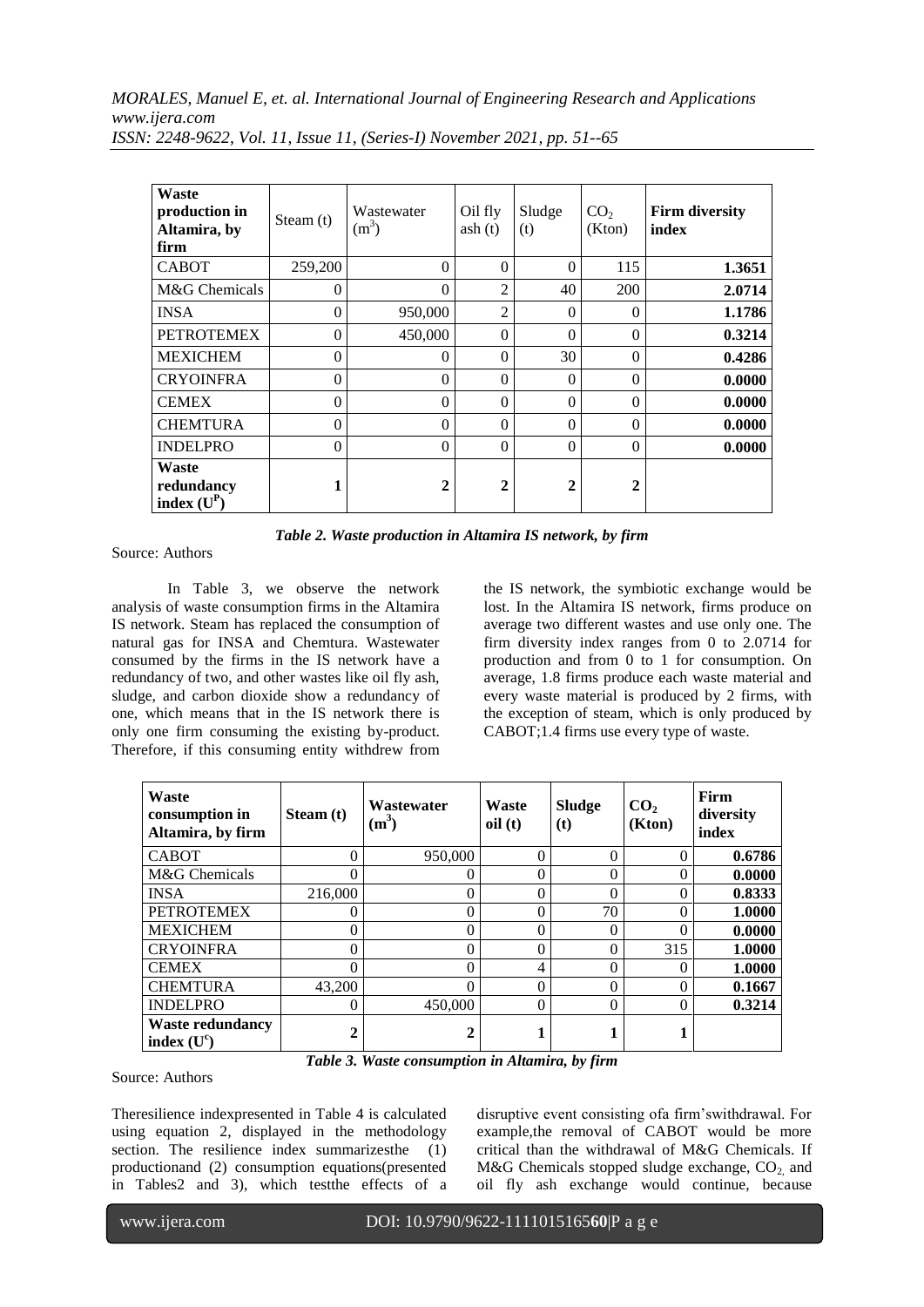Mexichem, INSA, and CABOT would ensure the supply. Thisdemonstrates that the Altamira IS network is more resilient to a disruptive event happening at M&G Chemicals than to onehappening

at CABOT, the only steam producer, which has a low level of redundancy waste, becausethe "steam" function would be lost if CABOT left the IS network.

|                          | <b>Resilience index</b> |          |                |  |  |  |
|--------------------------|-------------------------|----------|----------------|--|--|--|
| Firm                     |                         | ¢        | ρ <sub>i</sub> |  |  |  |
| <b>CABOT</b>             | 0.136508                | 0.067857 | 0.7956         |  |  |  |
| <b>M&amp;G Chemicals</b> | 0.414286                | 0        | 0.5857         |  |  |  |
| <b>INSA</b>              | 0.117857                | 0.083333 | 0.7988         |  |  |  |
| <b>PETROTEMEX</b>        | 0.032143                | 0.2      | 0.7679         |  |  |  |
| <b>MEXICHEM</b>          | 0.042857                | 0        | 0.9571         |  |  |  |
| <b>CRYOINFRA</b>         | O                       | 0.2      | 0.8            |  |  |  |
| <b>CEMEX</b>             | 0                       | 0.2      | 0.8            |  |  |  |
| <b>CHEMTURA</b>          | 0                       | 0.016667 | 0.9833         |  |  |  |
| <b>INDELPRO</b>          | 0                       | 0.032143 | 0.9679         |  |  |  |

*Table 4. Resilience (ρ<sub>i</sub> is highlighted in bold), impact measures in Altamira* 

Source: Authors, data used to create Table 4 can be found in the Supporting Information *(SI)*section

## **III. DISCUSSION**

This study aims to integrateresilience intoIS value chain viability assessment. The study aims tomove IS analysis away from the risky logic of excessive focus on efficiency through acomprehensive approach.We find evidence based on the data collected from firms inthe Altamira IS network in 2017 suggesting that when including the resilience and efficiency assessments, we reach a better and systemic understanding of IS value chain viability. Figure 3illustrates the efficiency and resilience indices for the Altamira ISnetwork in 2016. In Figure 3, we observeefficiency (blue line) determiningthe system's ability to maximize economic throughput, thanks to the cost savings of using wastes as productive input, and resilience (orange line) determiningthe system's ability to allow for divergent processes by maintaining a degree of freedom that will ensure the IS network'sfunctionality.



*Figure 3.* **Efficiency and resilience indices from the 2016 Altamira IS case study**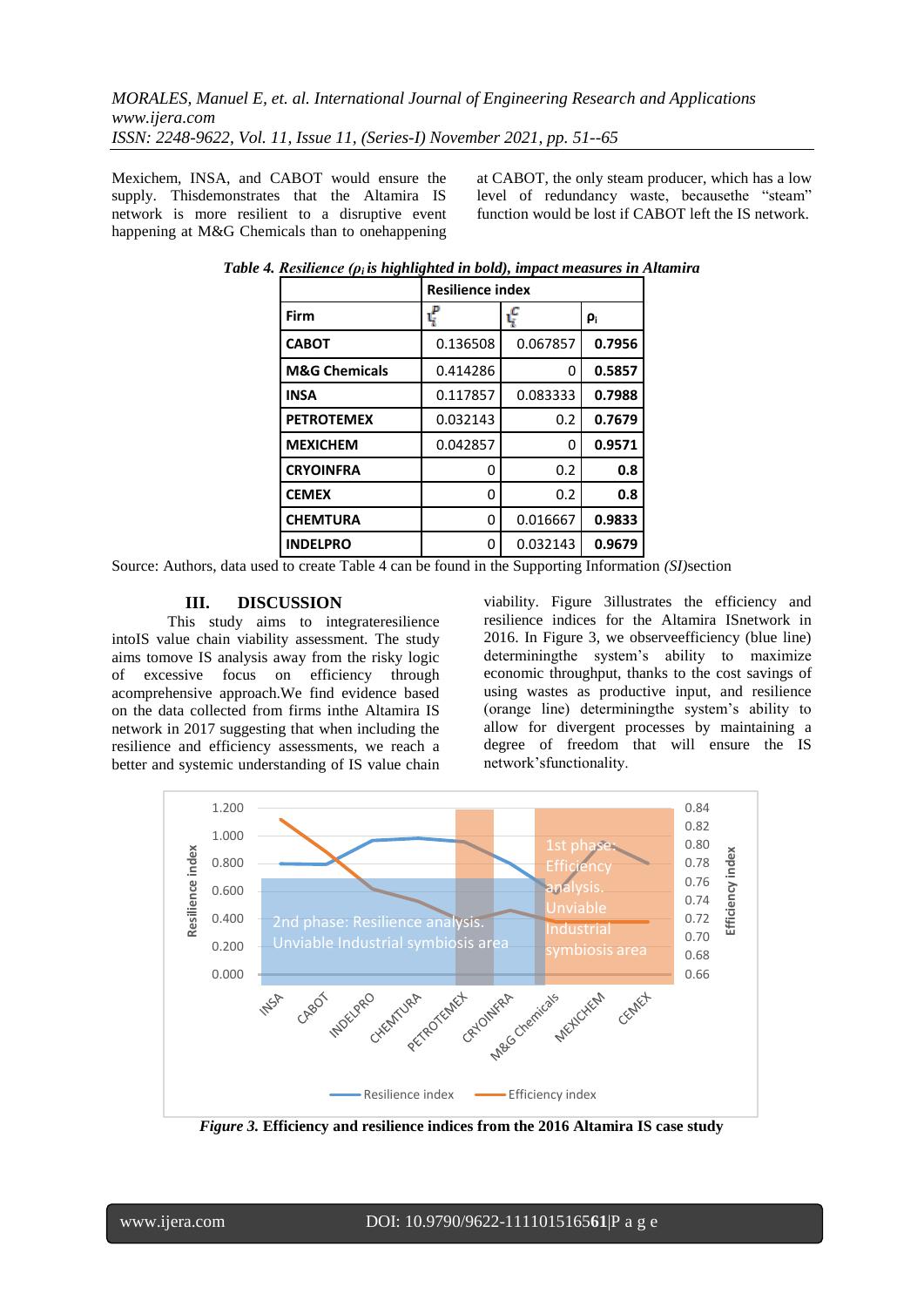As observed in Figure 3, the horizontal axis represents all the firms in the Altamira IS network.The first screening phase identifies firms that are not gaining efficiency from industrial symbiosis and can be thus considered unviable IS actors: M&G Chemicals, MEXICHEM, CEMEX and PETROTEMEX. In the second phase, we analyze the resilience of INSA, CABOT, INDELPRO, CHEMTURA and CRYOINFRA, identifying INDELPRO and CHEMTURA as the firms with the best performance; therefore, we argue that these two firms positively influence the Altamira IS network's value chain viability. When analyzing the resilience of IS value chains, we find that IS value chain B is the only onein which all participating firms areboth efficient and resilient. Thus,we argue thatvalue chain B is the anchor in the IS network, entailing a comprehensive process of resilience and efficiency that are working in conjunction to improve/achieve viability.

Our findings suggest that by adding a resilience assessment to the economic efficiency indicators, we were able to achieve asystemic understanding of theviability of IS value chains. The integration of resilience into the conceptual efficiency approachleads toa transition fromamainstream individualistic firm approach to a systemic approach of IS interrelations, already suggested byMeneghetti & Nardin, (2012). Thesystems approachcannot keep the same accountancy tools and measures of thefirm approach;theIS value chains viability must beanalyzed at a meso-level scalethrough methodsthat are able to handle the complexity of inter-firm symbiotic relationships(T. Y. Choi et al., 2001).

The proposed strategy to promote value chain viability entails technology and infrastructure investments to encourage the firms participating in value chains A and C to move into a position where both efficiency and resilience criteria will be fulfilled, triggering the viability of the three existing value chains in the Altamira IS network.Strategies to improve IS value chain viability should not disregard the fact that there is an efficiency threshold in the productive function of synergy exchanges, embedded by the full installed productive capacity of the main production process.If the by-product production targetsa higher by-product production level, this has to beanticipatedwell in advance in order tomake the necessary infrastructure investments.

# **IV. CONCLUSION**

Industrial symbiosis (IS) is recognized as one of the most promising strategies to pursue and achieve viability in productive value chains. The modular integration of resilience and economic efficiency assessments into the understanding of IS systemsaims to encourage the viability objectives of IS value chains through synergic exchanges. The scientific literature emphasizes the idea that efficiency should be accompanied by resilience, restoring structural balance in the IS,in order to achieve systemic value chain viability. In this study, to avoid efficiency oversimplification in the IS, we include resilience network analysis through the diversity of firms producing byproducts in the network and the redundancy of wastes of producers and users in the existing IS supply chains. Outcomes point out that the viability of industrial symbiosis can only be analyzed through the value chains composing the ISvalue chain[?], addressing the producer and consumer exchanges concurrently.

We conclude that,according to the size and length of stressors influencing the IS dynamic, modular strategies should be implemented to anticipate potential scenarios where short-term, long-term, and structural stressors will endanger the viability of the IS network/value chain. The economic efficiency of firms that make up IS value chains allows firms toovercome short-term stressors.The resilience in byproduct synergies of firms participating in an IS value chain allows them to build adaptive changes in IS value chain to overcome long-term stressors such as natural disasters. Finally, the integration of both efficiency and resilience assessments in synergic exchanges ensures the viability of value chains in response to systemic and long-term stressors such as climate change and global pandemics.

The Altamira IS demonstrates a high degree of efficiency and resilience in value chain B, putting the firms CABOT, CHEMTURA and INSAat the core of the ISin term of its viability.The methodology we use in this study presents a modular integration of efficiency and resilience in two consecutive screening phasesof the Altamira ISnetwork to define whether there is an influence of both variables in the viability of the IS value chains.The presented method provides independent outcomes regarding efficiency and our resilience assessment proposes specific and modular recommendations that could facilitate decision makers to define collective strategies to improve ecosystem viability. We recommend the application of these modular assessments to define the current situation of each firm embedded in the IS value chains, facilitating the definition of customized strategies according to the stage of evolution of each firm and its ongoingrole in strengthening the synergic relationships in the industrial ecosystems..

Some relevant questions are evoked in this paper:for instance,what is the desirable efficiency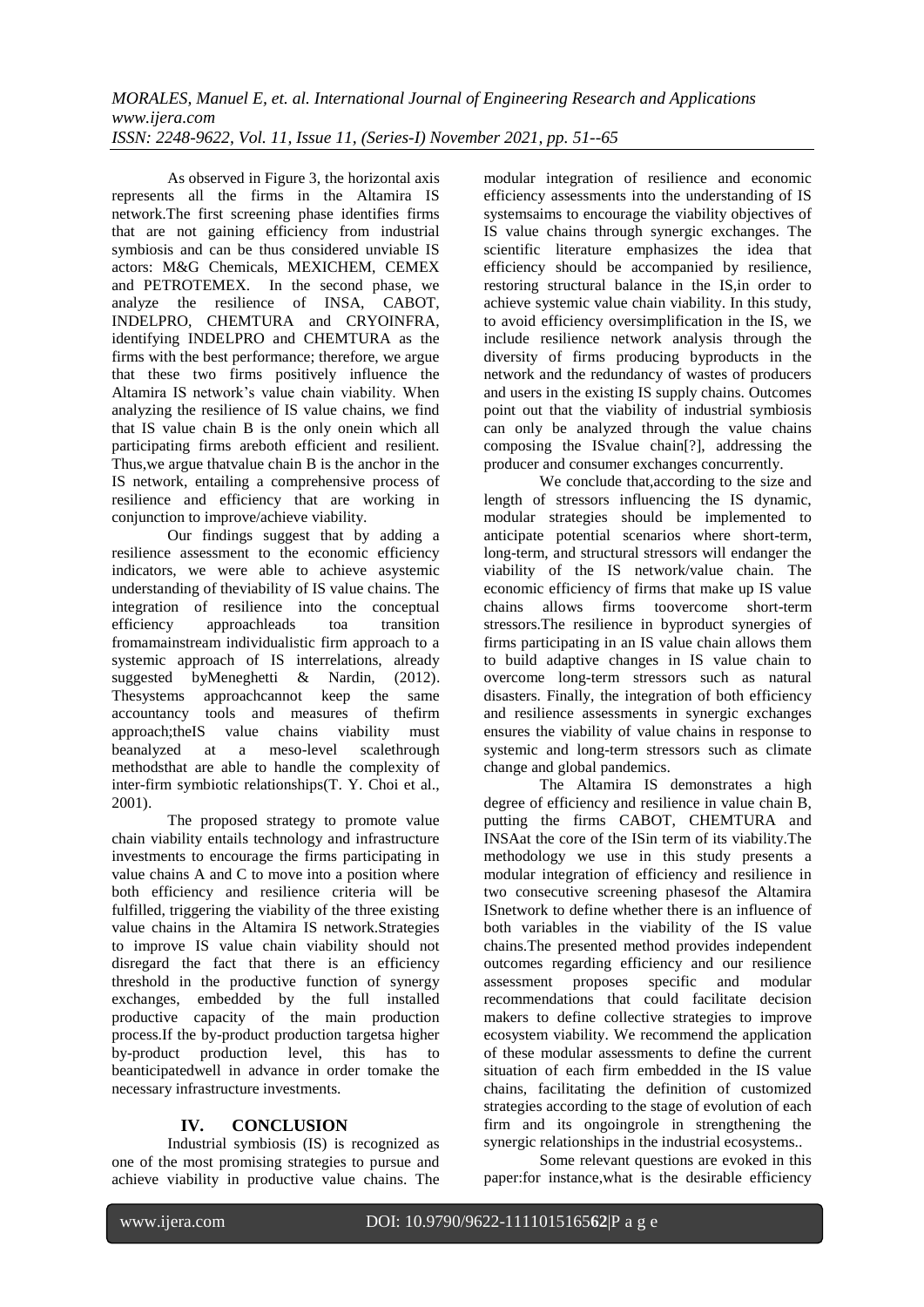and resilience structure in IS? How can we define the efficiency thresholds in IS? Exploration of these questions may provideinsight to define future research projects.We show as an outcome of this study that value chain viability depends on shared flexibility and a balancebetween resilience and efficiency, leading to further avenues of research to explore the system complexity in IS and its influence on the system's performance (Douai & Montalban, 2012). Other relevant paths for further research entail the integration of other variables in the analysis,for instance, cooperation, competition, governance style, and local/global scale of IS,as well as asensitivity analysis of other kinds of waste utilizationrather than of by-product exchange synergies.This study is not exempt from criticisms related to the research method in terms of robustness and validity, due tothe static aspect of the study. A dynamic approach with historical datain Altamira and otherIS networksmay help to achieve a better understanding of IS value chainviability.

#### **Declaration of interests:** None

**Funding:** This project has received funding from the KTU School of Economics and Business, grant holder of the European Research Area Grant – ERA chairs – "Industry 4.0 impact on management practices and economics", the ERASMUS + Program of the European Union (Jean Monnet Excellence Center on Sustainability, ERASME)and CAP 20-25 Academia.



## **ACKNOWLEDGEMENTS**

This paper is the third in a series of publications thataimsto contribute to the understanding of industrial symbiosis as a strategy in the pursuit ofviability andcircularity in industrial ecosystems. The first paperisthe "By-product" synergy' changes in the industrial symbiosis dynamics at the Altamira-Tampico industrial corridor: 20 Years of industrial ecology in Mexico"; and the second paper is, "Industrial Symbiosis Dynamics, a Strategy toAccomplish Complex Analysis: The Dunkirk". We thank the Southern Tamaulipas Industrial Association (AISTAC) and the environment and security director/manager of each company in the Altamira IS project for their helpful insights and data, comments, and discussion.

#### **REFERENCES**

- [1]. Abreu, M. C. S. de, & Ceglia, D. (2018). On the implementation of a circular economy: The role of institutional capacity-building through industrial symbiosis. Resources, Conservation and Recycling, 138, 99–109. https://doi.org/10.1016/j.resconrec.2018.07.0 01
- [2]. Arnsperger, C., & Bourg, D. (2016). Vers une économie authentiquement circulaire.

Réflexions d'un indicateur de circularité. Revue de l'OFCE, 145, 91–125.

- [3]. Ayres, R. U., & Ayres, L. (2002). A handbook of industrial ecology. Edward Elgar Pub.
- [4]. Blomsma, F. (2018). Collective 'action recipes' in a circular economy – On waste and resource management frameworks and their role in collective change. Journal of Cleaner Production, 199, 969–982. https://doi.org/10.1016/j.jclepro.2018.07.145
- [5]. Boiral, O. (2005). Concilier environnement et competitivité, ou la quête de l'éco-efficience. Revue Française de Gestion, 5(158), 163– 186.
- [6]. Boons, F., Spekkink, W., & Mouzakitis, Y. (2011). The dynamics of industrial symbiosis: A proposal for a conceptual framework based upon a comprehensive literature review. Journal of Cleaner Production. https://doi.org/10.1016/j.jclepro.2011.01.003
- [7]. Chertow, M. R. (2007). Uncovering Industrial Symbiosis. Journal of Industrial Ecology, 11(1), 11–30. www.mitpressjournals.org/jie
- [8]. Chizaryfard, A., Trucco, P., & Nuur, C. (2020). The transformation to a circular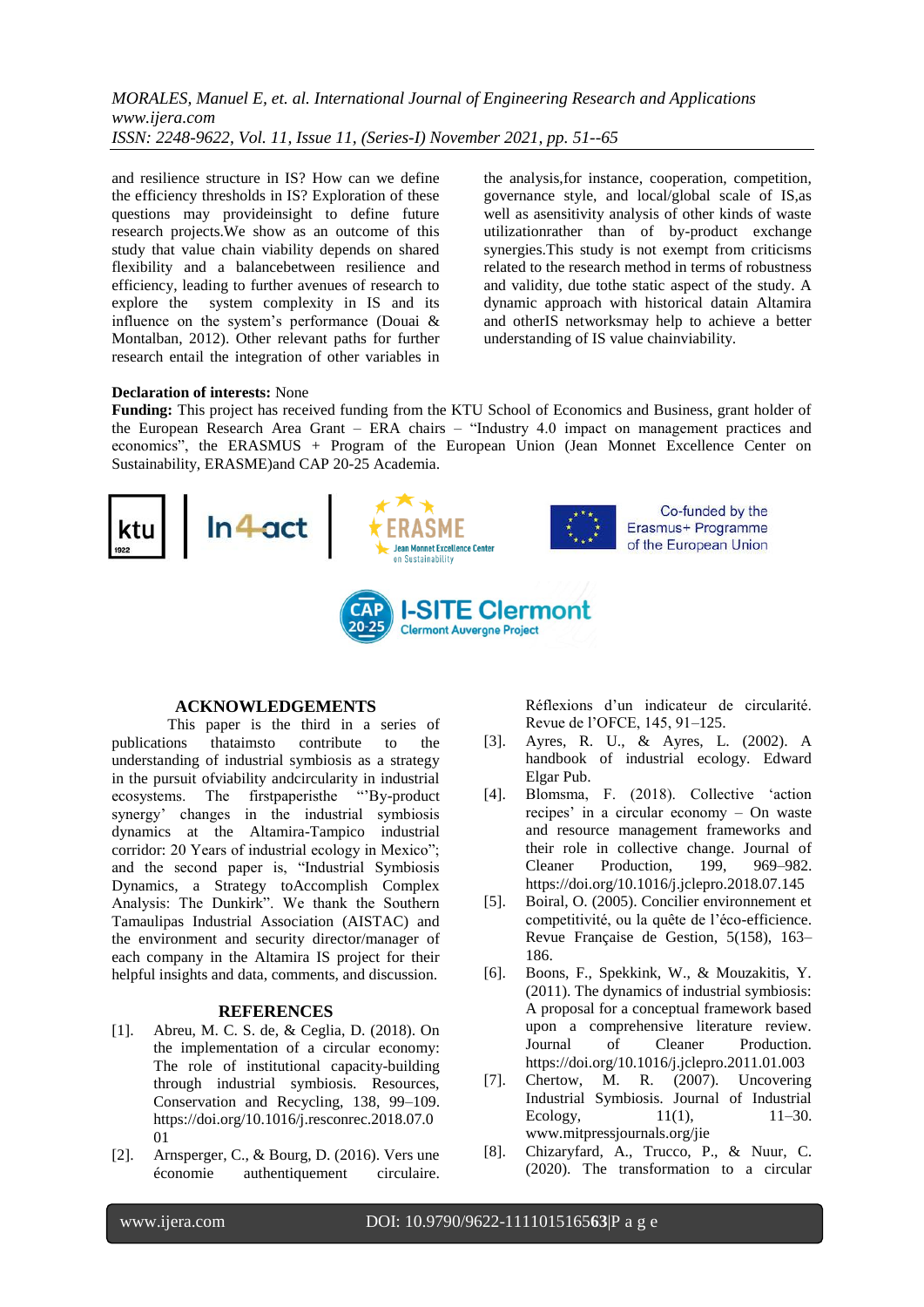economy: framing an evolutionary view. Journal of Evolutionary Economics. https://doi.org/10.1007/s00191-020-00709-0

- [9]. Choi, T. M., Taleizadeh, A. A., & Yue, X. (2020). Game theory applications in production research in the sharing and circular economy era. In International Journal of Production Research (Vol. 58, Issue 1, pp. 118–127). Taylor and Francis Ltd. https://doi.org/10.1080/00207543.2019.16811 37
- [10]. Choi, T. Y., Dooley, K. J., & Rungtusanatham, M. (2001). Supply networks and complex adaptive systems: control versus emergence. In Journal of Operations Management (Vol. 19).
- [11]. Costa, I., & Ferrão, P. (2010). A case study of industrial symbiosis development using a middle-out approach. Journal of Cleaner Production, 18(10–11), 984–992. https://doi.org/10.1016/j.jclepro.2010.03.007
- [12]. Diemer, A., & Labrune, S. (2004). L'écologie industrielle : quand l'écosystème industriel devient un vecteur du développement durable. Développement Durable et Territoires. https://doi.org/10.4000/developpementdurabl e.4121
- [13]. Diemer, A., & Morales, M. E. (2016). Can industrial and territorial ecology assert itself as a true model of sustainable development for the countries of the South? L'écologie industrielle et territoriale peut-elle s'affirmer comme un véritable modèle de développement durable pour les pays du Sud? Revue Francophone Du Développement Durable, 4, 52–71.
- [14]. Domenech, T., Bleischwitz, R., Doranova, A., Panayotopoulos, D., & Roman, L. (2019). Mapping Industrial Symbiosis Development in Europe: Typologies of Networks, Characteristics, Performance and Contribution to the Circular Economy. Resources, Conservation and Recycling. https://doi.org/10.1016/j.resconrec.2018.09.0 16
- [15]. Douai, A., & Montalban, M. (2012). Institutions and the environment: The case for a political socio-economy of environmental conflicts. Cambridge Journal of Economics, 36(5), 1199–1220. https://doi.org/10.1093/cje/bes046
- [16]. Dron, D. (2013). La résilience : un objectif et un outil de politique publique son apparition en france, et quelques perspectives. Annales Des Mines - Responsabilité et Environnement, 4(72), 12–16.

https://doi.org/10.3917/re.072.0012

- [17]. Erkman, S. (1997). Industrial ecology: an historical view. I. Cleaner Prod (Vol. 5, Issue 2).
- [18]. European Commission. (2011). Roadmap to a Ressource Efficient Europe.
- [19]. European Commission. (2015). Closing the loop - an EU Action Plan for the Circular Economy.
- [20]. Fraccascia, L., Albino, V., & Garavelli, C. A. (2017). Technical efficiency measures of industrial symbiosis networks using enterprise input-output analysis. International Journal of Production Economics. https://doi.org/10.1016/j.ijpe.2016.11.003
- [21]. Fraccascia, L., Giannoccaro, I., & Albino, V. (2017). Rethinking Resilience in Industrial Symbiosis: Conceptualization and Measurements. Ecological Economics, 137, 148–162. https://doi.org/10.1016/j.ecolecon.2017.02.02 6
- [22]. Fraccascia, L., & Yazan, D. M. (2018). The role of online information-sharing platforms on the performance of industrial symbiosis networks. Resources, Conservation and Recycling. https://doi.org/10.1016/j.resconrec.2018.03.0 09
- [23]. Fraccascia, L., Yazan, D. M., Albino, V., & Zijm, H. (2020). The role of redundancy in industrial symbiotic business development: A theoretical framework explored by agentbased simulation. International Journal of Production Economics. 221. https://doi.org/10.1016/j.ijpe.2019.08.006
- [24]. Hertwich, E. G. (2005). Consumption and the Rebound Effect An Industrial Ecology Perspective. http://mitpress.mit.edu/jie
- [25]. Holling, C. S. (1973). Resilience and Stability of Ecological Systems. Annual Review of Ecology and Systematics, 4(1), 1–23. https://doi.org/10.1146/annurev.es.04.110173 .000245
- [26]. Ivanov, D. (2020). Viable supply chain model: integrating agility, resilience and sustainability perspectives—lessons from and thinking beyond the COVID-19 pandemic. Annals of Operations Research. https://doi.org/10.1007/s10479-020-03640-6
- [27]. Ivanov, D., & Dolgui, A. (2020). Viability of intertwined supply networks: extending the supply chain resilience angles towards survivability. A position paper motivated by COVID-19 outbreak. International Journal of Production Research, 58(10), 2904–2915. https://doi.org/10.1080/00207543.2020.17507